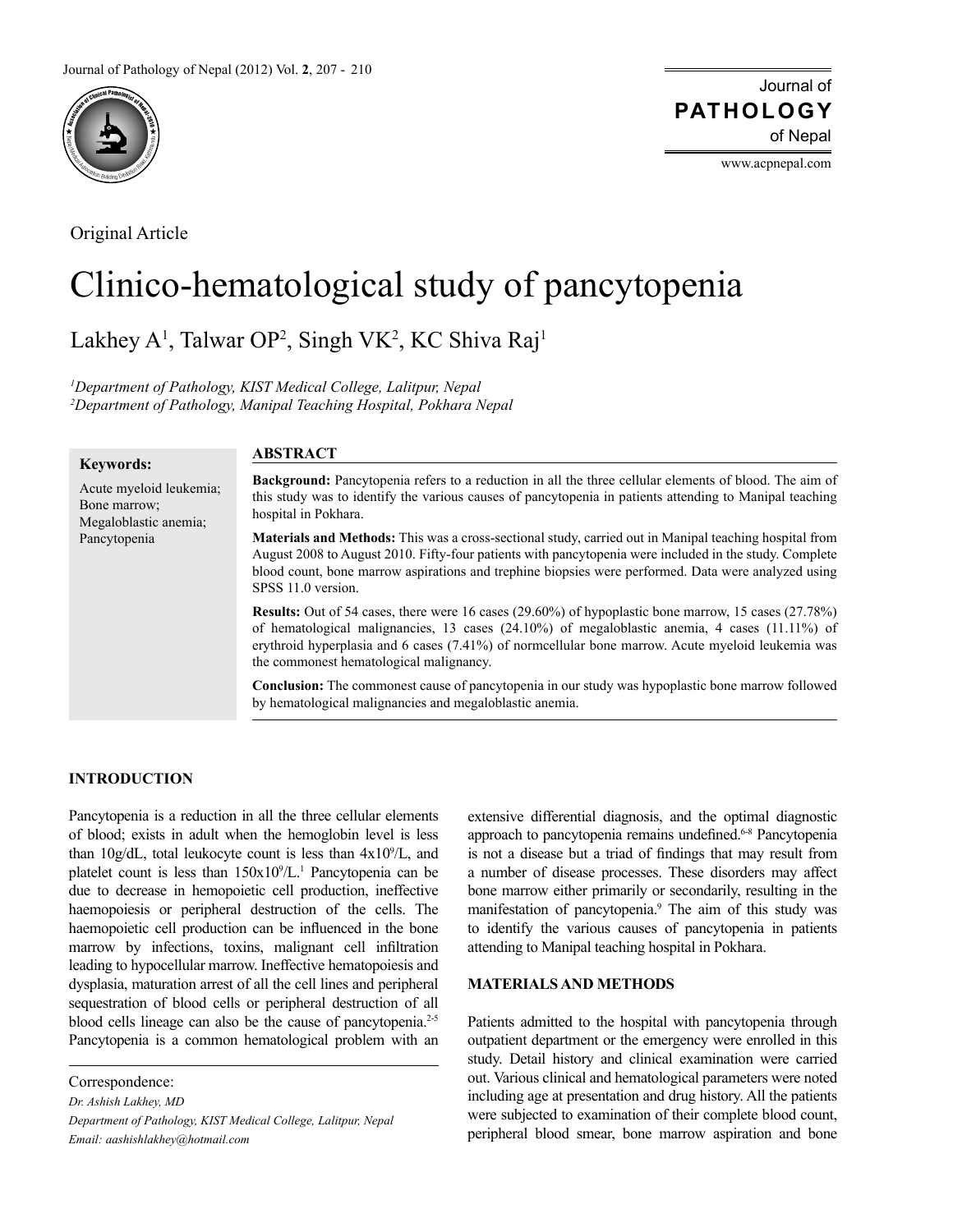marrow biopsy. Peripheral blood smears were stained with Leishman stain. For reticulocyte count brilliant cresyl blue stain was used.

Bone marrow (BM) aspiration was performed from posterior superior iliac spine under aseptic condition. Slides were stained with routine Leishman stain and examined. Other special stains like Myeloperoxidase, Periodic acid and Schiff reagent were performed where necessary. Data were analyzed using SPSS 11.0 version.

# **RESULTS**

Out of 54 cases 39 were males and 15 were females with male: female ratio of 2.6:1. The mean age was 40 years with a range of 5- 82 years. The findings of bone marrow study are given in Table 1. Hypoplastic bone marrow (fig.1) was the most common finding (n=16, 29.6%). Among Hematological malignancies acute myeloid leukemia (AML) was the most common entity (fig.2). Hematological malignancies are summarized in Table 2.

The mean ages of ALL and AML were 14 and 37 years respectively. All cases of ALL occurred predominantly in children, the eldest being 17 years. Erythroid hyperplasia associated with pancytopenia was seen in younger patients (m= 26.17 years), where as the mean age of hypoplastic marrow, megaloblastic anemia and hematological malignancies were 48.25 years, 31.9 years and 47.38 respectively.

Anemia was the predominant presenting clinical feature (73.9%). The 2nd most common clinical feature was fever (26.1%). Other presenting features were splenomegaly (13.1%), lymphadenopathy (3.7%), jaundice and bone tenderness (1.9% each). Leukopenia and thrombocytopenia were frequently associated with leukemias compare to other non-malignant hematological conditions.

#### **DISCUSSION**

The mechanism by which pancytopenia develops appears to be either associated with decrease in haematopoietic cell production as a result of destruction of the marrow tissue by toxins, replacement by abnormal or malignant tissue, or perhaps suppression of normal growth and differentiation.

In some patients the marrow may be normocellular or even hypercellular. The present study comprised of 54 patients with pancytopenia, which included 39 males and 15 females with male:female ratio of 2.6:1. The mean age was 40 years with a range of 5-82 years. Adults: Children ratio was 6.7:1. Different male to female ratio and age range were observed in different studies.<sup>10-12</sup>

The most significant BM finding was hypoplastic bone marrow in about 29.6% of the cases of pancytopenia. Hematological malignancy (29.6%) was the next frequently occurring cause, followed by megaloblastic anemia (24.1%) and erythroid hyperplasia (11.11%). The common causes of pancytopenia of this study are compared with the findings in other studies in Table 3.

In this study pallor was present in 73.9% of cases, followed by fever in 26.1%, splenomegaly in 13.1% and 3.8% with bleeding abnormalities. Similar findings were observed in other studies.<sup>10,18</sup> Mussarrat N et al<sup>9</sup> showed 47.7% of cases with fever and 33.7% with bleeding. In the present study splenomegaly was seen in 13.1% of the cases with pancytopenia. The frequency of splenomegaly was comparable

|              | Table 1: Bone marrow aspiration findings in case of |  |  |
|--------------|-----------------------------------------------------|--|--|
| pancytopenia |                                                     |  |  |

| <b>Bone marrow findings</b> | <b>Male/Female</b> | No. of<br>cases | Percentage |
|-----------------------------|--------------------|-----------------|------------|
| Hypoplastic bone marrow     | 13/3               |                 | 19 h       |
| Hematological malignancies  | 11/4               |                 | 27.78      |
| Megaloblastic anemia        | F370               |                 | 24.1       |
| Erythroid hyperplasia       |                    |                 | 11 11      |
| Normocellular bone marrow   |                    |                 | 741        |
| Fatal                       |                    |                 |            |

#### **Table 2: Hematological malignancies**

| <b>Hematological malignancies</b>  | No. of cases Percentage |          |
|------------------------------------|-------------------------|----------|
| Acute myeloid leukemia             |                         | $46.7\%$ |
| Myelodysplastic syndrome (MDS)     |                         | 26.6%    |
| Acute lymphoblastic leukemia (ALL) |                         | $13.3\%$ |
| Non-Hodgkin lymphoma (NHL)         |                         | $6.7\%$  |
| Chronic lymphoid leukemia (CLL)    |                         | $6.7\%$  |
| Fatal                              |                         |          |

#### **Table3: Comparison of the findings of this study with other studies**

| <b>Study</b>                | Cases | <b>First cause</b>                  | Second cause                        |
|-----------------------------|-------|-------------------------------------|-------------------------------------|
| Keisu et $al13$             | 100   | Neoplastic disease. Radiation (32%) | Hypoplastic anemia $(19\%)$         |
| Hossain et $al14$           | 50    | Hypoplastic anemia                  | Chronic malaria and kalazar         |
| Verma N et al <sup>15</sup> | 202   | Hypoplastic anemia $(40.6\%)$       | Megaloblastic anemia $(23.26\%)$    |
| Tilak N et al <sup>16</sup> |       | Megaloblastic anemia $(68\%)$       | Hypoplastic anemia $(7.7\%)$        |
| Kumar et al $17$            | 166   | Hypoplastic anemia $(29.51\%)$      | Megaloblastic anemia $(22.3\%)$     |
| Khodke et al <sup>10</sup>  | 50    | Megaloblastic anemia $(44%)$        | Hypoplastic anemia $(14%)$          |
| <b>Present study</b>        | 54    | Hypoplastic anemia $(29.6\%)$       | Hematological malignancies (27.78%) |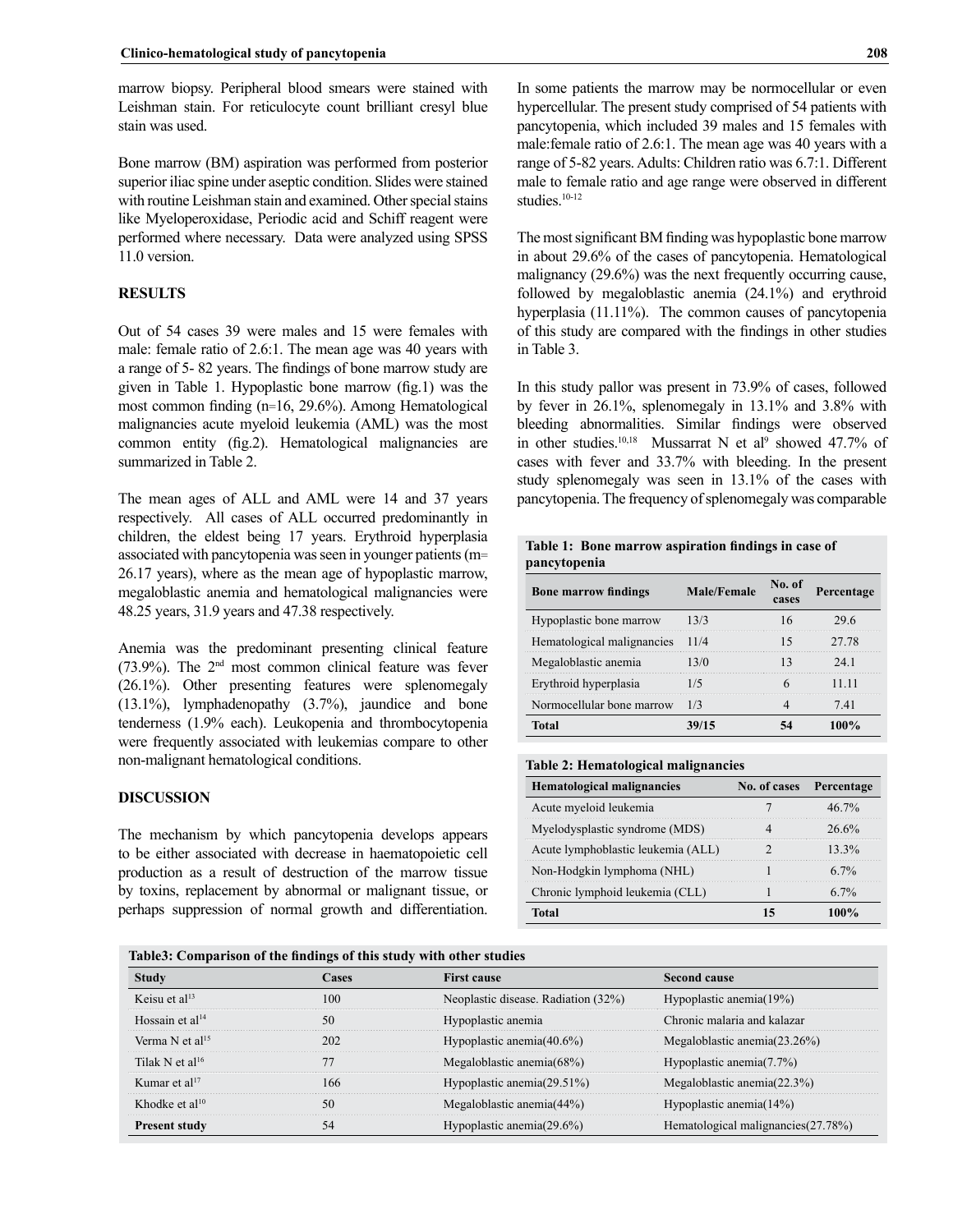

*Figure 1: Trephine biopsy showing a predominantly fatty marrow between bony trabeculae with sparse marrow cellularity (HE stain, X200)*



*Figure 2: Bone marrow aspiration smears showing myeloblasts with multiple prominent nucleoli. Auer rod (arrow head) is seen in the cytoplasm (MGG stain, X1000)*

## to various studies.<sup>9,10</sup>

Pancytopenia can be seen in 30% of acute leukemia at the time of presentation.10 In our study, 27.78% of patients presented with malignant etiology with pancytopenia and was the next most common cause of pancytopenia. AML was the most common malignancy diagnosed in 12.96% of the total cases whereas Jha A et al found AML to be 19.59% of total cases.10 AML (12.96%) in the present study included more cases than erythroid hyperplasia (11.11%) and normal bone marrow (7.41%). Savage et al<sup>7</sup> in Zimbabwe and Varma N et al<sup>15</sup> also described AML as the third most common cause of pancytopenia.

In this study ALL comprised of 13.3% case; of the total hematological malignancy. The age range was from 11- 17 years with a mean of 14 years, showing involvement of children only. In other study, 28.21% of the hematological malignancies comprised of ALL with mean age of 13 years ranging from 2-33 years.<sup>10</sup>

In the general populations MDS account for 5 per 1, 00,000 people. However, among individuals older than 70 years, the incidence increased from 22- 45 per 1,00,000 people and increasing further with the age.<sup>19</sup> In this study, 7.4% of the total cases were diagnosed as MDS. The age group ranges from 30- 79 years.

In the present study,  $24.1\%$  (n=13) cases with pancytopenia were diagnosed as megaloblastic anemia, and was the third most common cause of pancytopenia while in other similar studies it varied from 0.8% to 80%.<sup>9</sup> Khanduri U et al<sup>20</sup> found the incidence of megaloblastic anemia to be 64%, and as the most common cause of pancytopenia. The high prevalence of nutritional anemia in India has been cited for increase in frequency of megaloblastic anemia.10 Chronically ill patients have been reported to have folic acid deficiency resulting in florid megaloblastic changes in the marrow precipitating into pancytopenia.<sup>17</sup>

In this study apart from pallor, splenomegaly (23%), fever (7.7%) and bony tenderness (7.7%) were other clinical manifestation in the patients with megaloblastic anemia. Various studies have shown myriads of clinical features associated with megaloblastic anemia. Shazia M et al<sup>18</sup> in their study have described the presenting features of megaloblastic anemia as pallor with varying degree of skin and mucosal bleedings. Bleeding manifestations was not seen in the present study. Osaman I et al<sup>8</sup> have shown fever (56.4%), bleeding (38.8%), diarrhoea (38.5%), anovexia (35.9%) in patients with pancytopenia due to megaloblastic anemia. Khanduri et al20 mentioned predominant symptoms as fatigue, anorexia and gastritis, low grade fever, dyspnea and mild jaundice in megaloblastic anemia. Osaman I et al<sup>8</sup> in their study found 15.4% of megaloblastic anemia with splenomegaly.

## **CONCLUSION**

The commonest cause of pancytopenia in our study was hypoplastic bone marrow followed by hematological malignancies and megaloblastic anemia. There are varying trends in its clinical pattern, treatment modalities, and outcome depending on the different causes of pancytopenia which should be kept in mind while managing it.

# **REFERENCES**

- 1. Frank F, Collin C, David P, Byran R, Editor. De Gruchey's clinical hematology in medical practice. 5th ed.Blackwell: Berlin; 2004. 119pp.
- 2. Kar M, Ghosh A. Pancytopenia. J Indian Acad Clin Med 2002;3:29- 34.
- 3. Lee GR, Bithell TC, Forester J, Athens JW, Lukens JN, editors. Wintrobe's Clinical Hematology. 10th ed. Philadelphia: Lee & Febiger, 1999. pp1969-89.
- 4. Rodak RF. Hematology Clinical Principles and Applications. 2nd ed. Philadelphia: W.B. Saunders Company, 2002:63-94.
- 5. Pancytopenia. [Online]. 1998 March 20 [cited 1998 March 26]; Available from: URL: en.wikipedia.org/wiki/Pancytopenia.